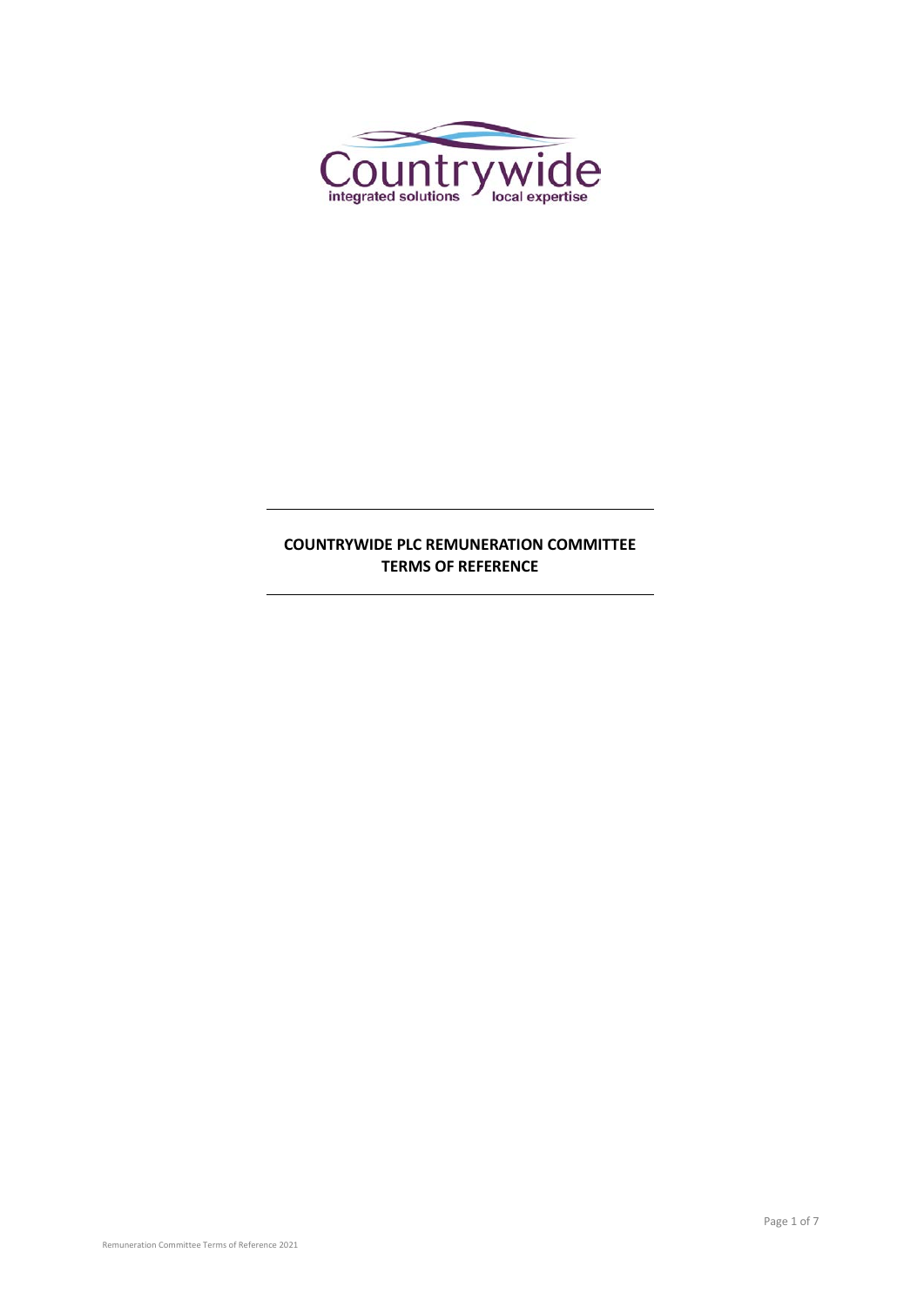

## **COUNTRYWIDE PLC REMUNERATION COMMITTEE TERMS OF REFERENCE**

The following are the terms of reference of the Remuneration Committee (the "**Remuneration Committee**") of Countrywide plc (the "**Company**") and its subsidiaries in the Countrywide Group (the "**Group**"). The Remuneration Committee has been delegated responsibility from the board of directors (the "**Board**") for the determination of the terms and conditions of employment, remuneration and benefits of each of the chairman, executive directors, members of the executive and the company secretary, (together the "**Senior Executives**"). The Remuneration Committee also has delegated responsibility from the Board for the determination of all aspects of share-based incentive arrangements, for ensuring that workforce policies are aligned with the Company's values and success and for monitoring organisational culture and for reporting back to the Board to ensure appropriate action is taken.

### **1. Membership**

- 1.1 The Remuneration Committee shall be appointed by the Board and shall comprise at least three members.
- 1.2 At least two members of the Remuneration Committee shall be independent nonexecutive directors. In addition, the chairman of the Company may be a member, but not chair, of the Remuneration Committee, provided he or she was independent on appointment and not serving as an executive chairman.
- 1.3 The Board shall appoint the chairman of the Remuneration Committee, who shall also be an independent non-executive director, (the "**Chairman**") who will normally have served on a remuneration committee for at least 12 months. In the absence of the Chairman, the remaining members present shall elect one of their number to chair the meeting who would qualify under these terms of reference to be appointed to that position.
- 1.4 Only Remuneration Committee members have the right to attend Remuneration Committee meetings. However, the Remuneration Committee may invite any directors or other executives of the Company, including the Group Chief Executive Officer or any external professional advisors to attend all or part of any meetings as and when appropriate. No individual will attend when their own remuneration is under discussion.
- 1.5 The company secretary is the secretary of the Remuneration Committee (the "**Secretary**") but shall not be present when their own remuneration is under discussion.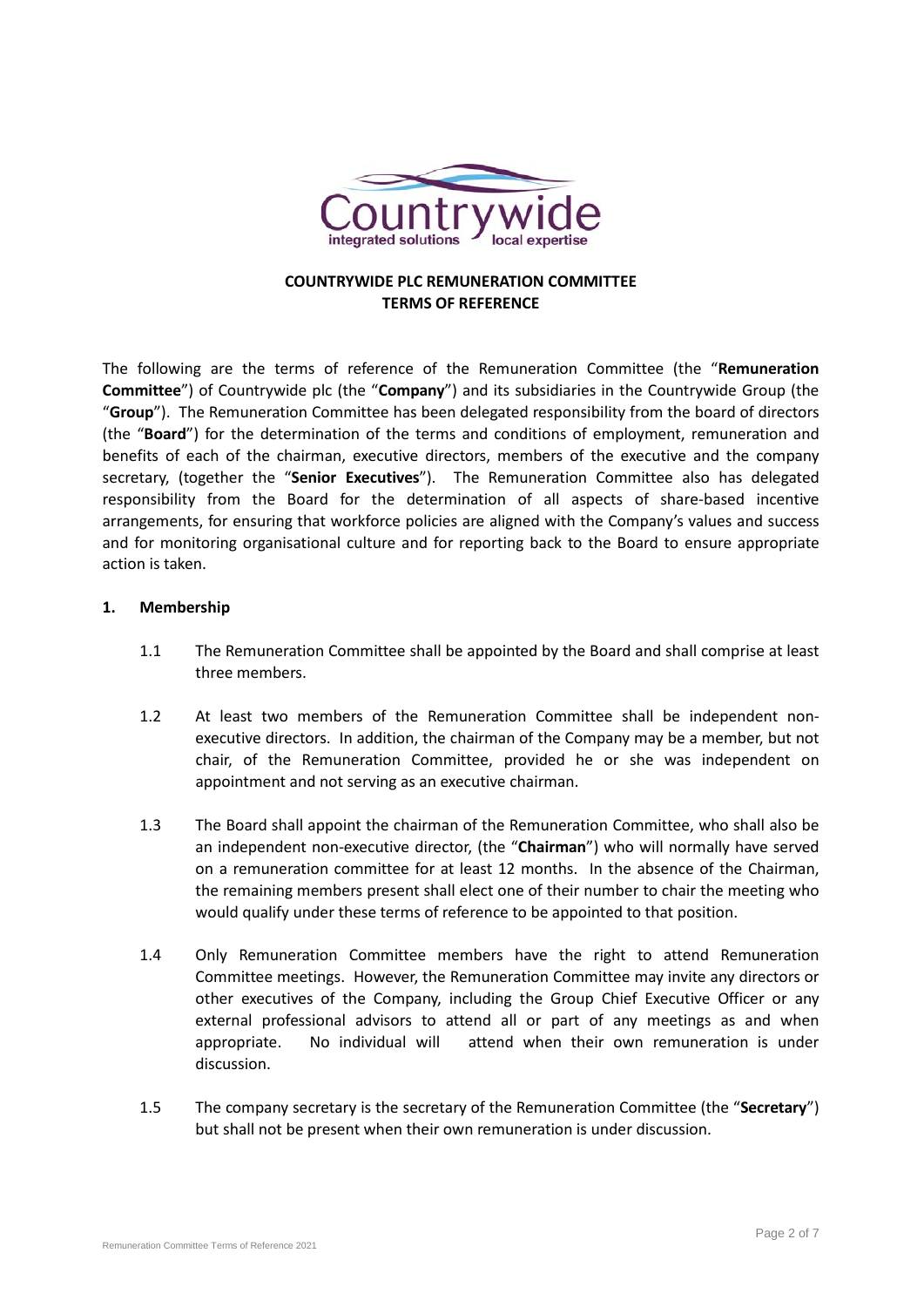### **2. Quorum**

- 2.1 The quorum necessary for the transaction of business shall be three members of the Remuneration Committee.
- 2.2 A duly convened meeting of the Remuneration Committee at which a quorum is present shall be competent to exercise any or all of the authorities, powers and discretions vested in or exercisable by the Remuneration Committee.

### **3. Frequency of meetings**

3.1 The Remuneration Committee meets at least twice a year and at such other times as otherwise required.

#### **4. Notice of meetings**

- 4.1 Meetings of the Remuneration Committee shall be summoned by the Secretary at the request of any of its members.
- 4.2 Unless otherwise agreed, notice of each meeting confirming the venue, date and time, together with an agenda of items to be discussed and supporting papers, shall be forwarded to each member of the Remuneration Committee, and to other attendees as appropriate, no later than five working days before the date of the meeting. The Chairman shall have the sole discretion to reduce the above notice period to whatever the Chairman considers appropriate in the circumstances.

### **5. Minutes of meetings**

- 5.1 The Secretary shall minute the proceedings and decisions of all Remuneration Committee meetings, including the names of those present and in attendance.
- 5.2 The members of the Remuneration Committee shall, at the beginning of each meeting, declare the existence of any conflicts of interest arising and the Secretary shall minute them accordingly.
- 5.3 Draft minutes of Remuneration Committee meetings shall be circulated promptly to the Chairman and, once agreed, to all members of the Remuneration Committee and to all other members of the board unless, in the opinion of the committee chairman, it would be inappropriate to do so.

### **6. Annual general meeting**

6.1 The Remuneration Committee Chairman shall attend the annual general meeting of the Company and shall be prepared to respond to any shareholder questions on the Remuneration Committee's activities and responsibilities.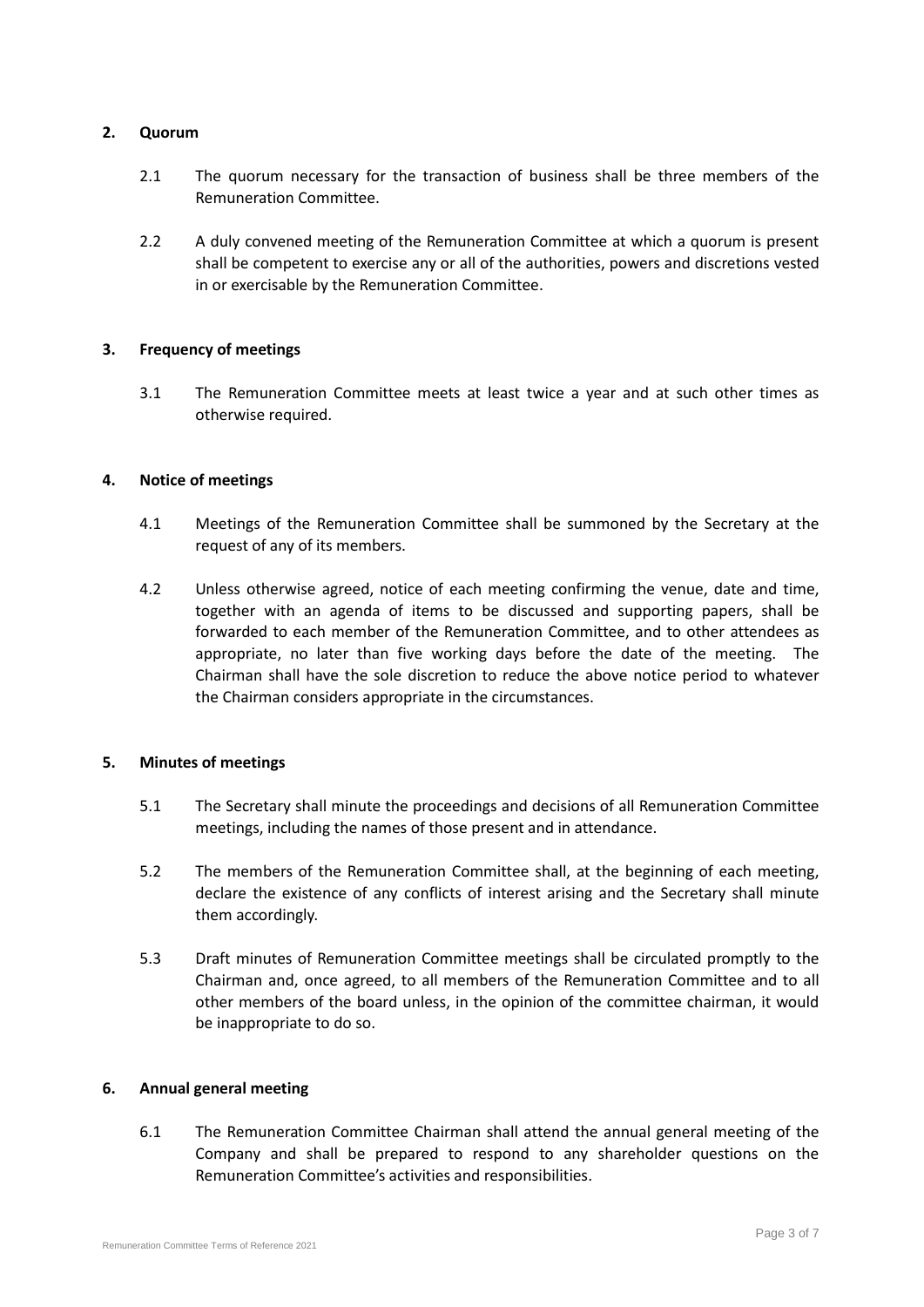## **7. Responsibilities**

Remit

- 7.1 The Remuneration Committee shall determine and agree with the Board the framework or broad policy for the remuneration of the Chairman, the Executive Directors, the Executive Committee, the Company Secretary and any other executives as it so decides ("Senior Executives"). The remuneration of non-executive directors excluding the Chairman of the board shall be a matter for the chairman of the Board and the executive directors subject to the constraints contained in the Company's Articles of Association. No director or manager shall be involved in any decisions as to their own remuneration.
- 7.2 The Remuneration Committee will determine the policy for and scope of all aspects of remuneration including but not limited to service agreements, recruitment arrangements and termination payments for the Senior Executives. The Remuneration Committee shall ensure that contractual terms on termination are observed, that failure is not rewarded and that the duty to mitigate loss is taken into account recognised.

The Remuneration Committee will review termination payments:

- 1. Where the aggregate cost exceeds £500,000 in a rolling 12 month period;
- 2. For any member of the Executive Committee or their direct reports.
- 7.3 The Remuneration Committee will agree the policy for authorising claims for expenses from the Directors.

#### Duties

- 7.4 The Remuneration Committee shall:
	- (A) determine on an annual basis the total individual remuneration package of each Senior Executive, including salary, incentive payments (including annual bonus and share-based or cash-based long term incentives), pension and other benefits in kind, share ownership policies and, in respect of the Executive Directors, ensure that decisions are in accordance with the terms of the agreed, formally approved Directors' Remuneration Policy,;
	- (B) approve the design of, and determine targets for, any performance-related pay schemes operated by the Company for Senior Executives, including the application of relevant performance criteria and working with the Group Audit & Risk Committee as necessary;
	- (C) determine, each year, whether awards will be made under any of the Company's share plans and, if so, the overall amount of such awards, the individual award to Senior Executives and any performance measure and targets to be used. Such determination shall take account of dilution limits and headroom capacity within the relevant share incentive plans and the financial impact;
	- (D) determine the contractual terms of each Senior Executive;
	- (E) review the design and implementation of all share plans for approval by the Board and, where required, shareholders;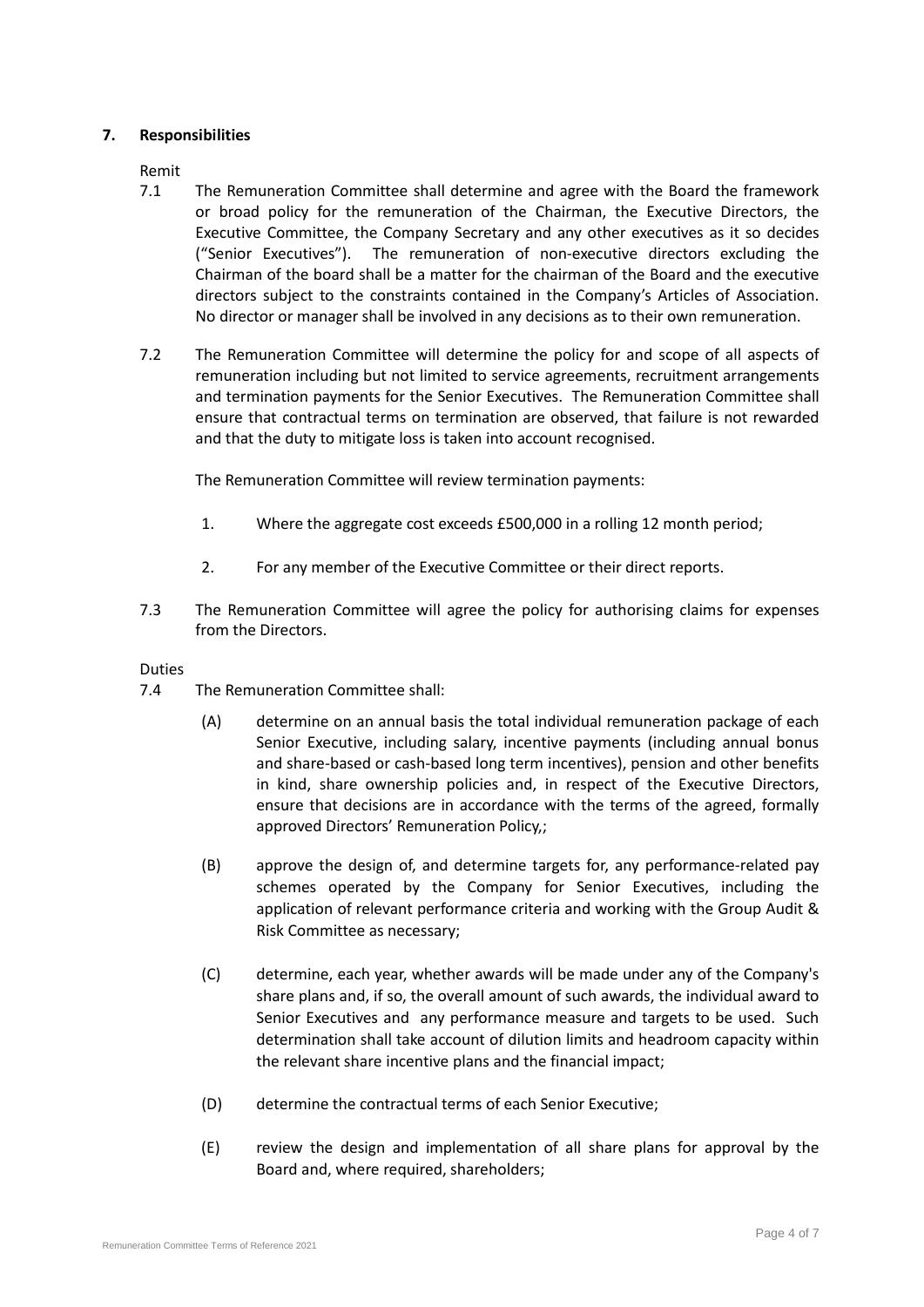- (F) review and note the remuneration of senior employees within the risk and compliance functions annually;
- (G) review the remuneration arrangements of all the Company's employees, any major changes and the alignment of pay with the culture and values of the Company;
- (H) review the remuneration of employees who have earned £250,000 or more during the previous financial year;
- (I) have regard to the views of shareholders and stakeholders including employees when determining the remuneration of Senior Executives;
- (J) ensure that workforce policies and practices are consistent with the company's values and support its long-term sustainable success;
- (K) assess and monitor culture. Where it is not satisfied that policy, practices or behaviour throughout the business are aligned with the company's purpose, values and strategy, it should seek assurance that management has taken corrective action;
- (L) engage with shareholders if, 20 per cent. or more of votes have been cast by shareholders against a resolution to approve the annual remuneration report, a directors' remuneration policy or any other pay resolution and ensure that, no later than six months after the annual general meeting, a summary of the views of shareholders received and the actions taken has been published;
- (M) obtain reliable, up-to-date information about remuneration in other companies and market practice generally. The Remuneration Committee shall have full authority (within any budget restrictions imposed by the Board) to commission any reports or surveys which it deems necessary;
- (N) review its constitution and terms of reference on an annual basis and recommend any changes it considers necessary to the Board for approval;
- (O) make available the Remuneration Committee's terms of reference on the company's website;
- (P) ensure that the Company's annual reports are made available on the website for a period of at least 10 years; and
- (Q) agree the policy for approving claims for expenses from directors.
- 7.5 In determining remuneration packages and arrangements, the Remuneration Committee shall:
	- (A) give due consideration to relevant legal and regulatory requirements including but not limited to:
		- (i) the provisions of the UK Corporate Governance Code;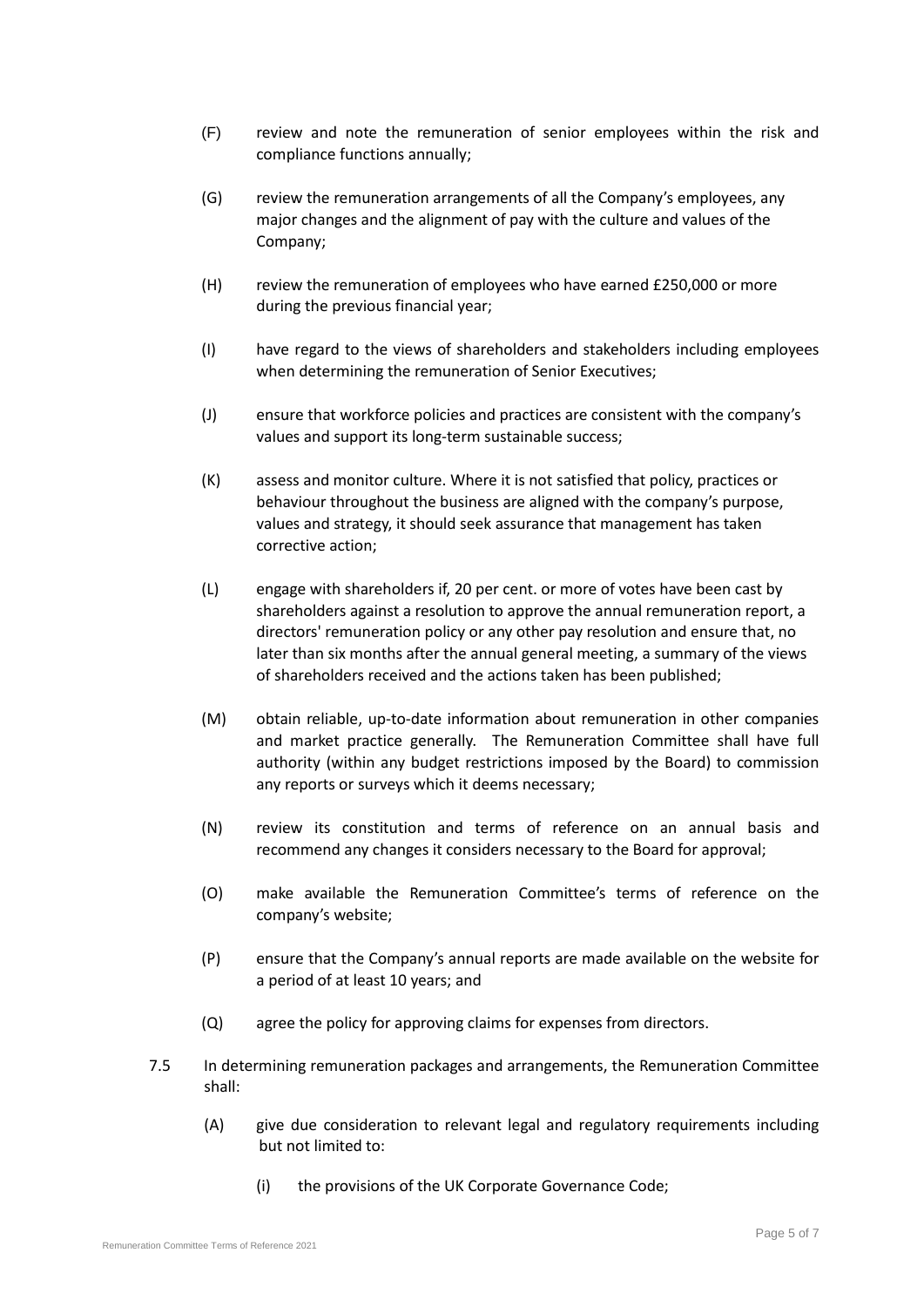- (ii) the requirements of the UK Listing Authority's Listing Rules and associated guidance; and
- (iii) the Financial Conduct Authority's Remuneration Code, albeit recognising that the Company is not bound by this; and
- (B) take into account remuneration trends across the Company, including the differential between the total remuneration at the highest and lowest groups within the Company.
- 7.6 In determining remuneration packages and arrangements, including the performance criteria for performance-related plans, the Remuneration Committee shall have particular regard to any concerns raised by the Board on the implications of the remuneration policy for risk and risk management. The objective of such policy shall be to ensure that the Senior Executives are provided with appropriate incentives to encourage enhanced performance and are, in a fair and responsible manner, rewarded for their individual contributions to the success of the Company.
- 7.7 On request, the Remuneration Committee shall also liaise with the Nomination Committee to ensure that the remuneration of newly-appointed Senior Executives is within the Company's overall policy.
- 7.8 The Remuneration Committee will review succession planning and for senior management up to and including the Executive Committee excluding the Executive Directors.
- 7.9 The Remuneration Committee will liaise with the Nomination Committee on succession planning for the Chairman of the Board, Executive Directors and Non-Executive Directors level appointments. On request, the Remuneration Committee shall also liaise with the Nomination Committee to and will ensure that the remuneration of newly-appointed Senior Executive Directors, and Non-Executive Directors including the Chairman of the Board is within the approved Directors' remuneration policy.

### **8. Reporting responsibilities**

8.1 The Remuneration Committee shall produce an annual report describing the Company's remuneration policy, practices, attendance and frequency of the Remuneration Committee meetings to be included in the Company's annual report and accounts and ensure each year that it is put to shareholders for approval at the annual general meeting in accordance with the requirements of The Large and Medium-Sized Companies and Groups (Accounts and Reports) Regulations 2008 as amended from time to time.

#### **9. Other matters**

9.1 The Remuneration Committee shall have access to sufficient resources in order to carry out its duties, including access to the Group's Secretariat and other Group functions for